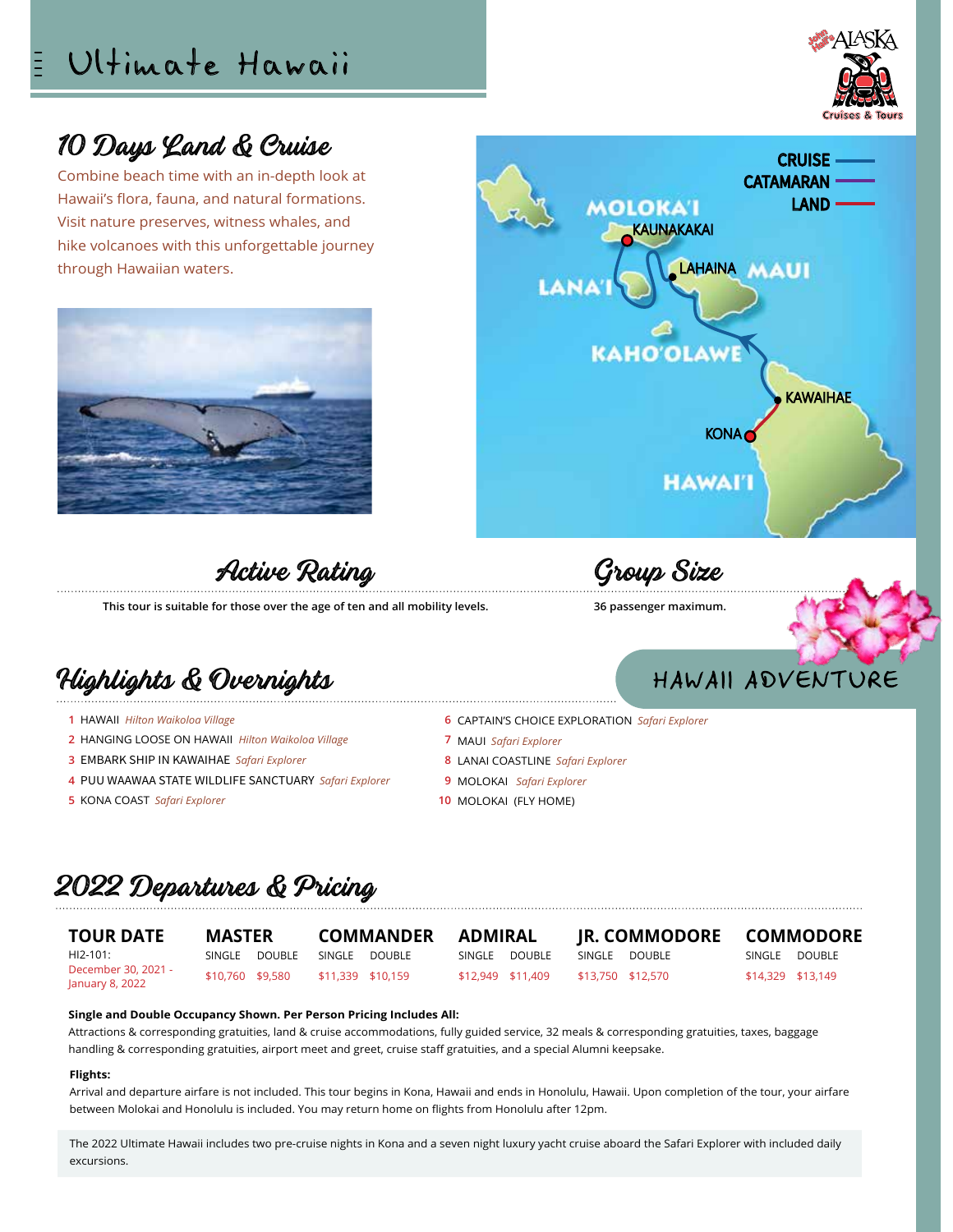

## Daily Itinerary: Days 1-7

### **Hawaii** 1

After a long day of traveling, arrive at the Kona airport to be greeted by your John Hall's Alaska team. Check into the beautiful Hilton Waikoloa offering views of Hawaiian Blue Waters. Dinner will be at your leisure this evening. *Dinner*

### **Hanging Loose on Hawaii** 2

Today, choose to relax at the beach or enjoy included resort activities. Additional activities are available for an additional cost. Enjoy a welcome reception and meet your fellow travelers this evening along with a beautiful group dinner to ring in the New Year of 2022. *All Meals*

### **Kona & Embarkation** 3

Relax this morning then travel to downtown Kona for lunch and free time before boarding your luxury cruise vessel, the Safari Explorer, awaiting dockside at Kawaihae Harbor. Set sail and enjoy the sunset before dropping anchor for the evening. *All Meals*

#### **Puu Waawaa State Wildlife Sanctuary**   $\Delta$

You're off to Puu Waawaa State Wildlife Sanctuary where you and a local naturalist climb the trails above the Kona coast. How will you explore? Head 6,000 feet up Hualalai Volcano on a long hike up the cool and misty slopes, complete with natural history interpretation. Hike through dry-land native forest and past lava tubes, and peer into a pit crater from its edge (if you're up for it, you can even go inside a lava tube). A shorter option boasts views of craters, fissures, and lava tubes. Recharge and fuel up with lunch at a coffee plantation on the mountain. *All Meals*

### **Kona National Historic Parks** 5

Pu'uhonua O Honaunau National Historical Park offers a morning of snorkeling filled with corals, sponges, tropical fishes. Or, explore the rugged coastline on a skiff ride. Round out your day at Kaloko-Honokohau National Historic Park. Visit with the ranger, hike the trail to petroglyphs, or check out the Kaloko fish pond and remnants of the Aiopio fish trap. Bird watch or relax on the white coral sand beach. *All Meals*

#### **Captain's Choice** 6

Leave it to your Captain and crew to seek out and unveil the best opportunities the islands hold in store today. Dramatic volcanic backdrops, marine life sightings, and chances for snorkeling, kayaking, and paddle boarding are all possible! *All Meals*

## **Marine Wildlife & Maui** 7

The marine sanctuary located between Lanai, Molokai, and Maui, provides front-row seats as you cruise through these productive breeding grounds searching for dolphins, whales, and other marine life. Or look beneath the surface from your kayak or paddle board. Then stretch your legs in Lahaina for an afternoon amble through this historic town. Or, take a leisurely beach stroll. *All Meals*









**Hilton Waikoloa New Year's Eve celebration Hawaii Beach Day "Talk story" with a local Kahuna in Molokai Molokai Museum Hualalai Volcano hike**

**Lunch at a mountainside coffee plantation Humpback National Marine Sanctuary & marine wildlife Sea turtle habitat snorkel Explore two national historic parks Evening pa'ina (feast) and jam session with Molokai locals**